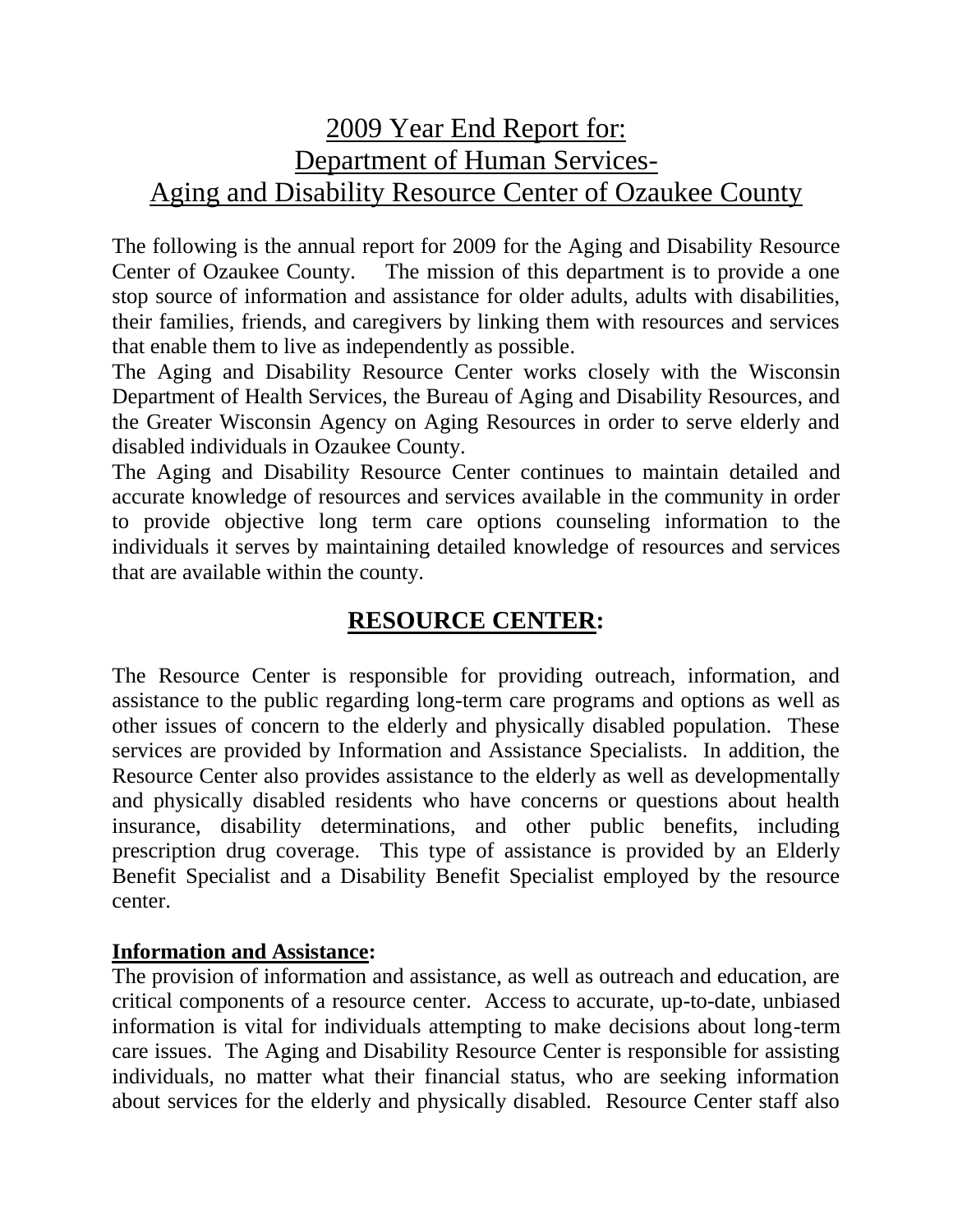perform the functional assessments which determine eligibility for individuals who need to access publicly-funded long term care programs. Staff from the Aging and Disability Resource Center meet with individuals and their families (via the phone, by office visits, or by visits in the individuals home) to help sort through the service choices available. The process often involves assessing what the individual can do on their own, what they need help with, what type of family or other supports the individual has, and what community services or agencies can be called upon for assistance. This review also includes a look at the person's financial resources in order to assist in making appropriate referrals for either publiclyfunded or privately funded programs and or services.

The Aging and Disability Resource Center continues to see a yearly rise in the number of contacts made with the public seeking assistance or information. In addition to the increased call volume, the ADRC continues to experience an increase in the length of these calls as individual's issues and circumstances become much more complex.

In 2009, the Aging and Disability Resource Center received 5998 contacts for Information and Assistance. When compared to the total contacts in 2008, this is a 14% increase.

| 2005          | 2006                   | 2007          | 2008          | 2009          |
|---------------|------------------------|---------------|---------------|---------------|
| 2097 contacts | $\sqrt{2556}$ contacts | 3485 contacts | 5174 contacts | 5998 Contacts |

5 Year Comparison of Contacts into the ADRC for Information and Assistance:

#### **AGING SERVICES/OLDER AMERICANS ACT FUNDING:**

The Older American's Act authorizes grant funding for community planning and service programs as well as for research, demonstration, and training projects in the field of aging. Additionally, the Older Americans Act authorizes grants for local needs identification, planning, and funding of services. Core services funded by the Older Americans Act include: nutrition services (home delivered meals and congregate meal programs), services that focus on benefits for seniors (elderly benefit specialist), supportive services (housekeeping, personal care, adult day care, etc), preventive health services (nutrition and health screenings, falls prevention programs, etc.), and caregiver support programs.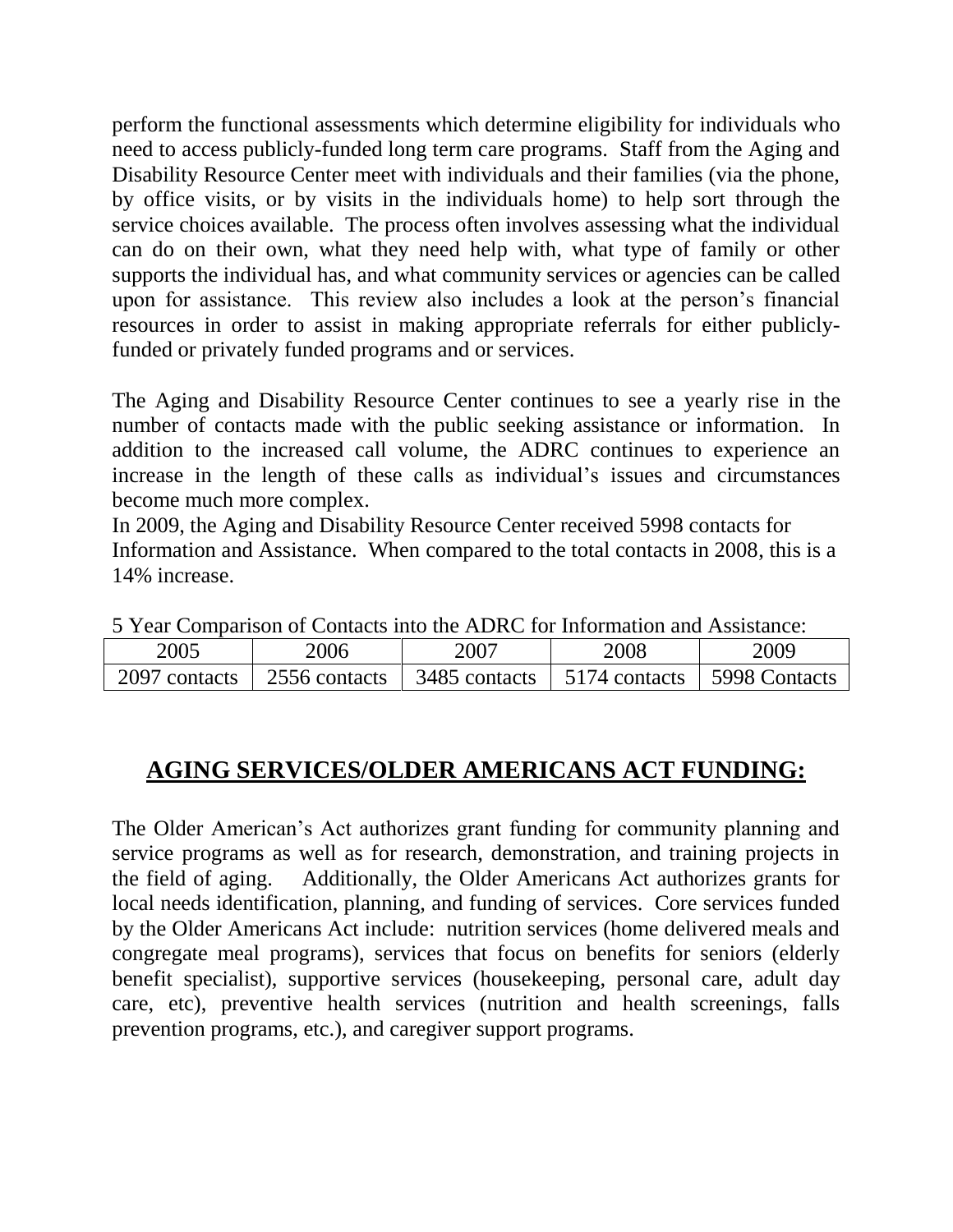#### **Nutrition Programs**

Good nutrition is essential to maintaining cognitive and physical functioning, reducing or delaying chronic disease and disease related disability, and to sustaining a good quality of life. The Older Americans Act provides for the establishment and operation of nutrition projects both in a congregate setting and for homebound individuals. All meals must meet the requirements for one-third of the daily recommended dietary allowances. It's also critical to remember that the nutrition programs are more than just a meal. These programs provide opportunities for socialization, education, counseling, screening, and prevention. They are also often the first step to assisting individuals in accessing many other helpful services.

## Congregate Meals:

The Congregate Meal Program provides older persons, 60 years of age and older, the opportunity to eat a hot nutritious noontime meal and to meet socially with others at a congregate dining site (usually in a community center, senior center, or apartment building). Participants in the Congregate Meal Program usually live independently in their own homes or apartments.

The staff of the dining centers in Ozaukee County continue to work hard within their community to increase awareness of and participation in the congregate meal program. The congregate meal program functions efficiently with four site managers who work 20 hours per week, one site manager who works 10.5 hours per week, and one part-time clerical assistant. In addition, several substitute site managers are available to work when the regular site manager is unable to do so. The contract for the preparation of meals for the meal programs in 2009 was awarded to Taher Incorporated. Taher has made a concentrated effort to provide a wide variety of menus and has received many compliments from the individuals involved in the meal program throughout the year.

As a special event the ADRC supports an annual Senior Picnic for all congregate meal participants. Door prizes are garnered from local businesses and staff of the ADRC and music is provided by Don Burhop. In 2009, 190 seniors attended and enjoyed the event.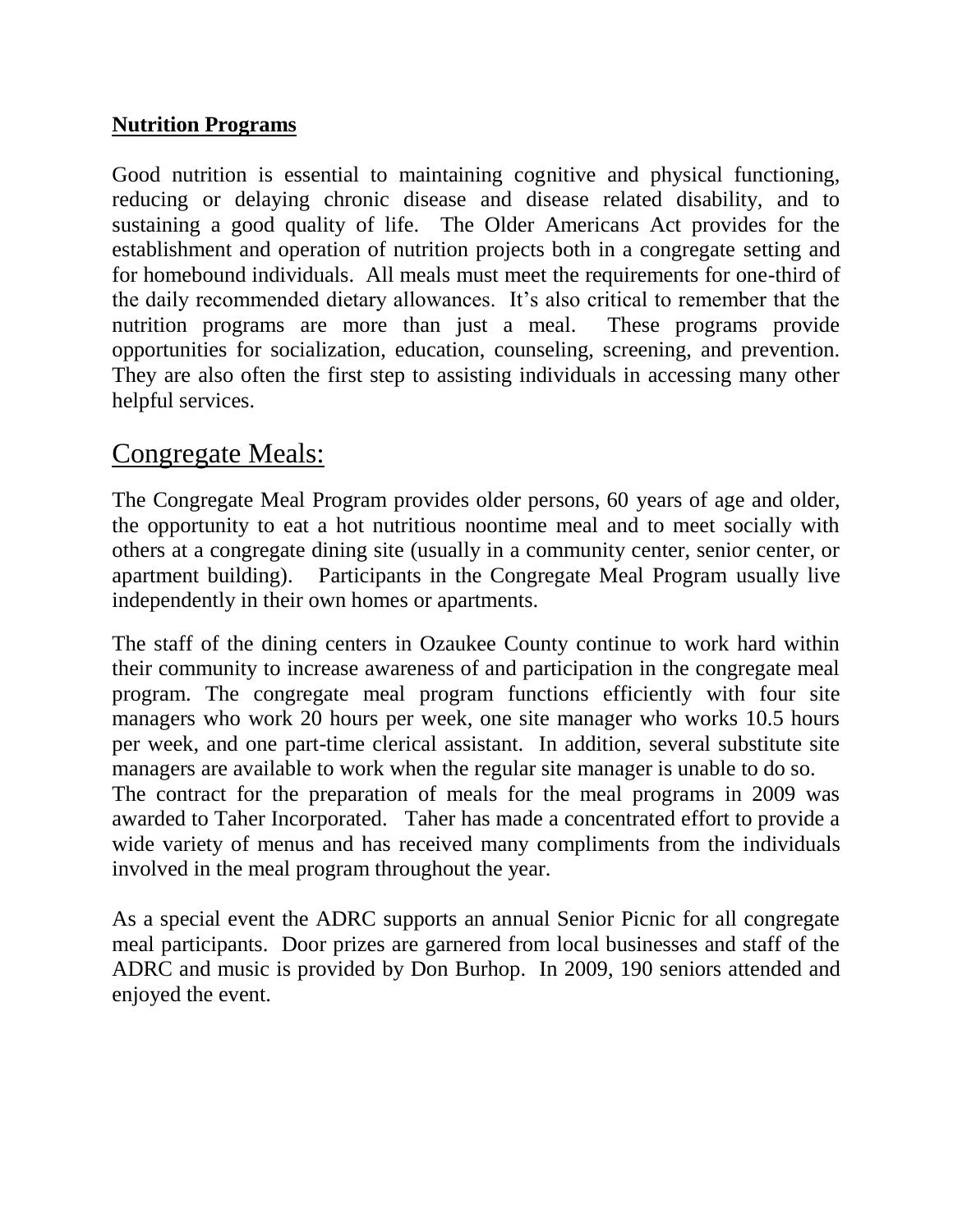| $\sigma$ real companion of congregate means better. |              |              |              |               |
|-----------------------------------------------------|--------------|--------------|--------------|---------------|
| 2005                                                | 2006         | 2007         | 2008         | 2009          |
| 21,760 meals                                        | 21,354 meals | 20,476 meals | 20,736 meals | 21,367 meals  |
| 859 citizens                                        | 837 citizens | 892 citizens | 953 citizens | 1041 citizens |

5 Year Comparison of Congregate Meals Served:

# Home Delivered Meal Program:

Home delivered meals are available to individuals age 60 and over who are unable to leave their homes due to illness, disability or frailty. These individuals are not able to cook for themselves and have no other resources to obtain a meal. Meals are delivered Monday through Friday, excluding holidays. In addition, frozen meals are available for persons who need them, either on holidays or for weekends. Meals are delivered throughout the county at lunchtime by volunteers who pick the meals up at five of our congregate meal sites. The Home Delivered Program utilizes one-half of a clerical staff person's time as well as three part-time drivers. Following his food delivery route, the driver is then responsible for delivering meals to the northern part of the county where no volunteers are available and the route often exceeds 60 miles round trip. Due to an increasing number of individuals utilizing the home delivered meal program, all centers now have at least two routes established for delivery of the meals.

Home-delivered meals are often a vital part of an elderly person's plan of care. Delivery drivers/volunteers are instructed to check on the person receiving the meal and notify the Aging and Disability Resource Center immediately if no one answers the door. Drivers also watch for signs that the person is confused, hasn't been eating, or is ill and in need of medical attention.

The Home Delivered Meal Program has grown so that it now serves about 30% more meals than the Congregate Meal Program. In addition to the hot nutritious noon time meal, Ozaukee County is able to offer a cold evening meal and/or frozen meals for weekends to individuals who need this support.

Ozaukee County was once again able to offer a home delivered Thanksgiving meal prepared by Nisleit's Restaurant in Port Washington. This is an especially important feature for those individuals with no family or friends in the Ozaukee County area. Twenty-five homebound individuals received a Thanksgiving meal in 2009. Additionally, in 2009 as a joint venture with Nisleits, the Aging and Disability Resource Center prepared and delivered a Christmas dinner to 30 home bound individuals.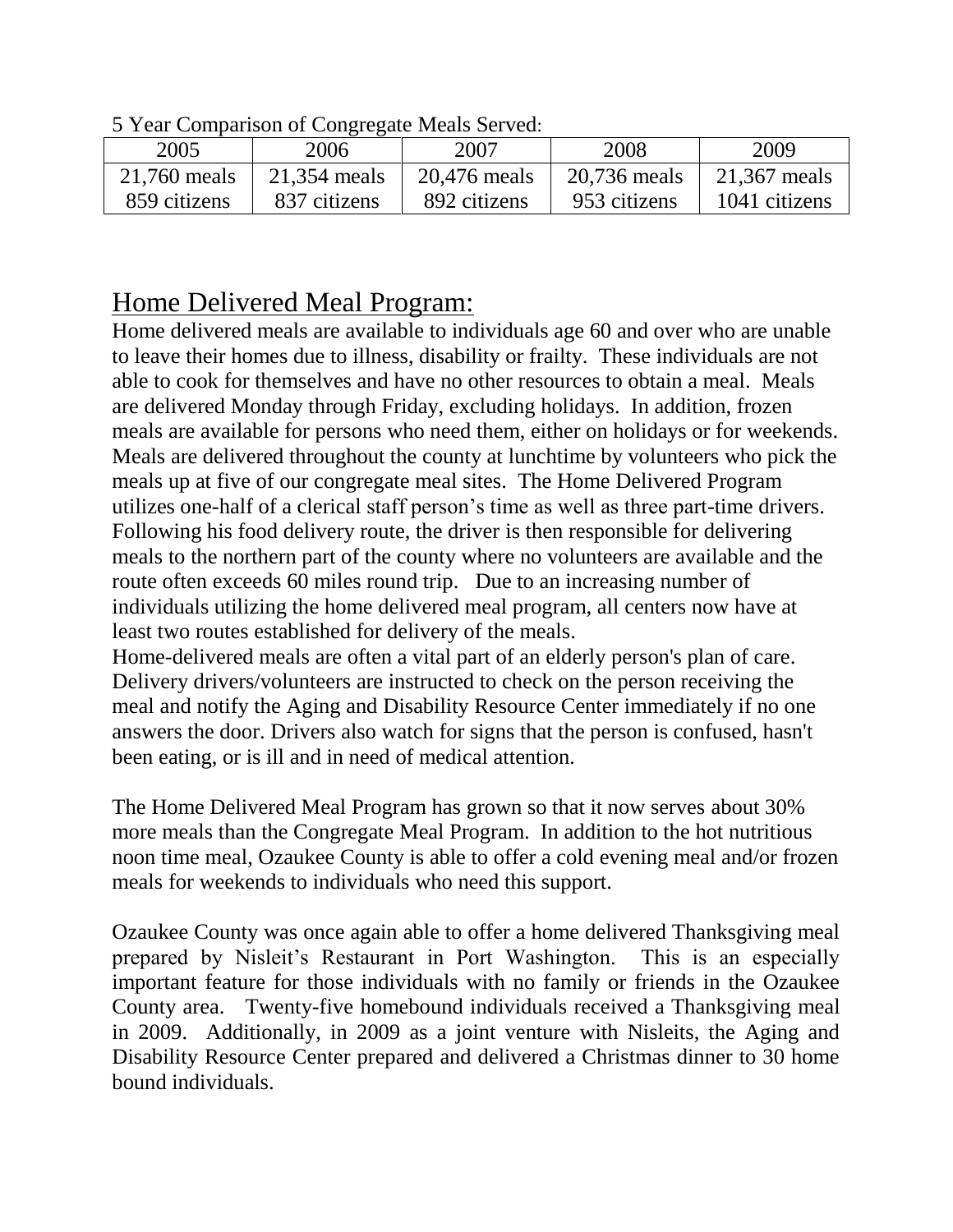Both the Thanksgiving and Christmas meal deliveries were provided by volunteer county staff under the direction of Aging Services Manager Mary Ferrell.

Because of a very generous monetary donation from a private individual in the Home Delivered Meal Program as well as an additional donation left to the meal program from a recently deceased participant, we were able to do many innovative activities in 2009. These activities or special projects include:

- Distribution of \$10 gas cards to all home delivered meal volunteers
- Distribution of 200+ Emergency Preparedness bags to individuals attending the congregate meal sites
- Distribution of 125+ Emergency Preparedness bags to Home Delivered Meal participants
- Purchase of 2 heated soft sided home delivery meal bags
- Purchase of Coffee mugs for Congregate Meal site participants to encourage them to re-use these items in an effort to reduce our use of Styrofoam.

In 2009, the Home Delivered Meal Program served meals to 300 people. Below is a comparison chart showing the utilization of this program over the last 5 years.

| 2005         | 2006         | 2007         | 2008         | 2009         |
|--------------|--------------|--------------|--------------|--------------|
| 34,490 meals | 29,552 meals | 25,137 meals | 29,600 meals | 31,760 meals |
| 314 citizens | 300 citizens | 243 citizens | 313 citizens | 300 citizens |

## Benefit Specialist Program:

The purpose of the Benefit Specialist Program is to provide broad access to benefits, entitlements, and legal rights to older persons as well as disabled adults. The program promotes and preserves the autonomy, dignity, independence, and financial security of older and disabled individuals. In 2009, the Aging and Disability Resource Center of Ozaukee County employed 2 full-time individuals for this program. In the past, Aging units employed Benefit Specialists who specialized in only assisting Elderly individuals. With the advent of Aging and Disability Resource Centers, the contract with the State of Wisconsin called for ADRC's to also employ a Disability Benefit Specialist. The ADRC now has one Benefit Specialist who works exclusively with the elderly and one Benefit Specialist who works exclusively with disabled individuals under the age of 60.

The issues that the Benefit Specialists handle includes: Medicare (including supplemental policies), Medicaid, private insurances, landlord/tenant issues,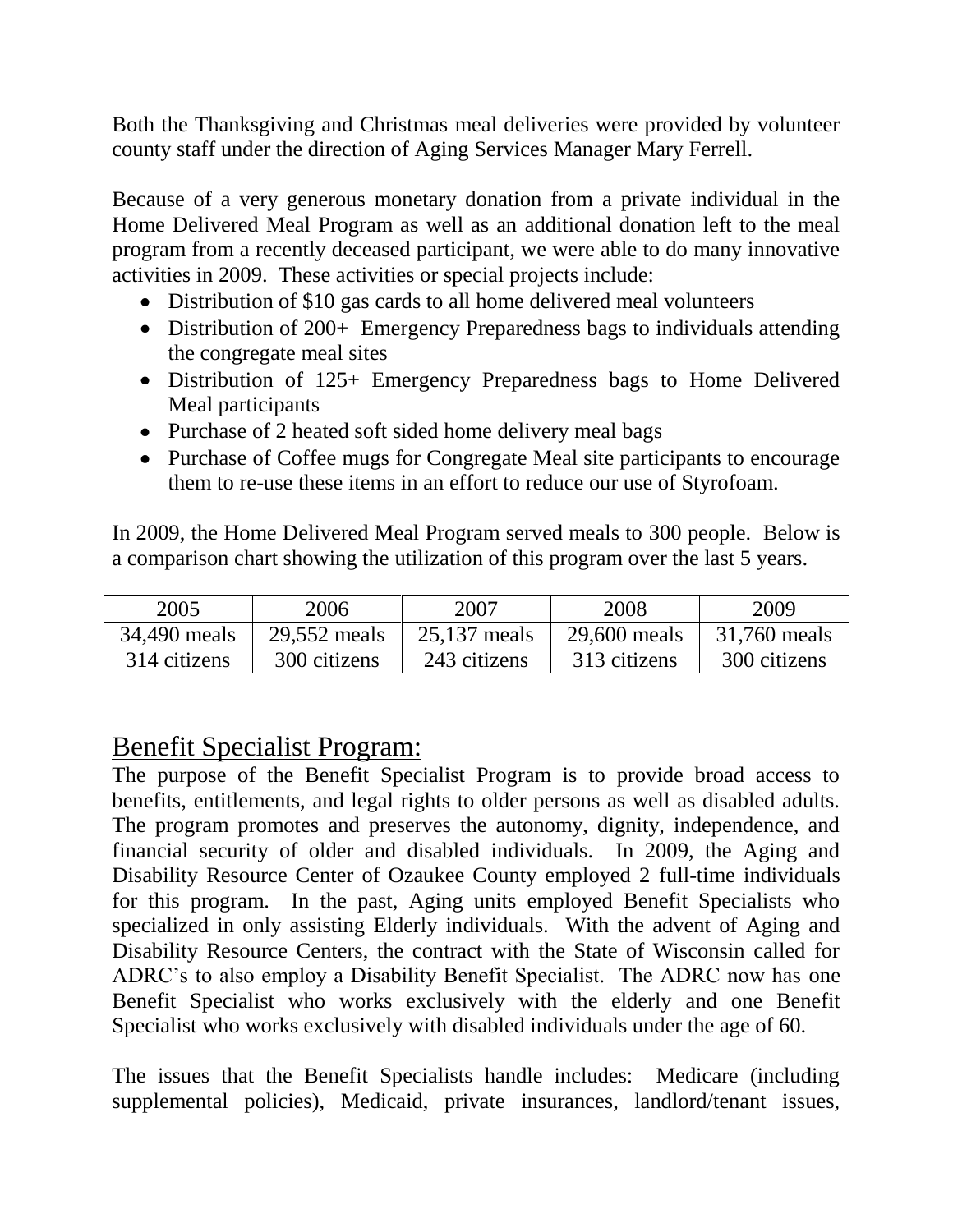financial hardships, assisting in appeals and filings for Social Security Disability, and long term care. Throughout the year, presentations are conducted in the community around Medicaid, Medicare and other health benefit issues by the Information and Assistance staff as well as the Benefit Specialists. The Benefit Specialist also advocates for individuals in medical payment disputes or benefit denials. Additionally, both the Information and Assistance Specialists and the Benefit Specialists continue to assist individuals with renewing and understanding their prescription drug programs. In 2009 the Elderly Benefit Specialist assisted a record 929 individuals with Medicare, Medicaid, or other insurance or benefit related issues. The Disability Benefit Specialist assisted 237 individuals.

| <u>J Teal comparison of mulviquals served by the Elgerry Benefit Specialist.</u> |      |      |      |      |
|----------------------------------------------------------------------------------|------|------|------|------|
| 2005                                                                             | 2006 | 2007 | 2008 | 2009 |
| 285                                                                              | 574  | 559  |      |      |

5 Year comparison of individuals served by the Elderly Benefit Specialist:

Individuals served by the Disability Benefit Specialist: (new program in 2008)

| 2008            | 2009            |
|-----------------|-----------------|
| 214 Individuals | 237 Individuals |

# Supportive Services:

The Aging and Disability Resource Center provides financial assistance for the provision of supportive services to low-income, elderly residents within the financial constraints of the department. The services funded are items such as companion care, respite care, homemaking, emergency response systems, and adult day care.

#### Respite Care/Homemaking Services:

This program provides respite and/or companion care services to the families of person's affected by Alzheimer's disease or other dementias. In addition, the ADRC is able to provide homemaking services to frail elderly individuals. The ADRC contracts with two agencies to provide these services. In 2009 the two contracted agencies were Horizon Home Care and Hospice and Comfort Keepers. Clients who benefited from the services of respite care received respite once per week for up to four hours at a time. Clients who received homemaking services received two hours of homemaking every two weeks. In 2009 there were 52 individuals served by respite care or homemaker.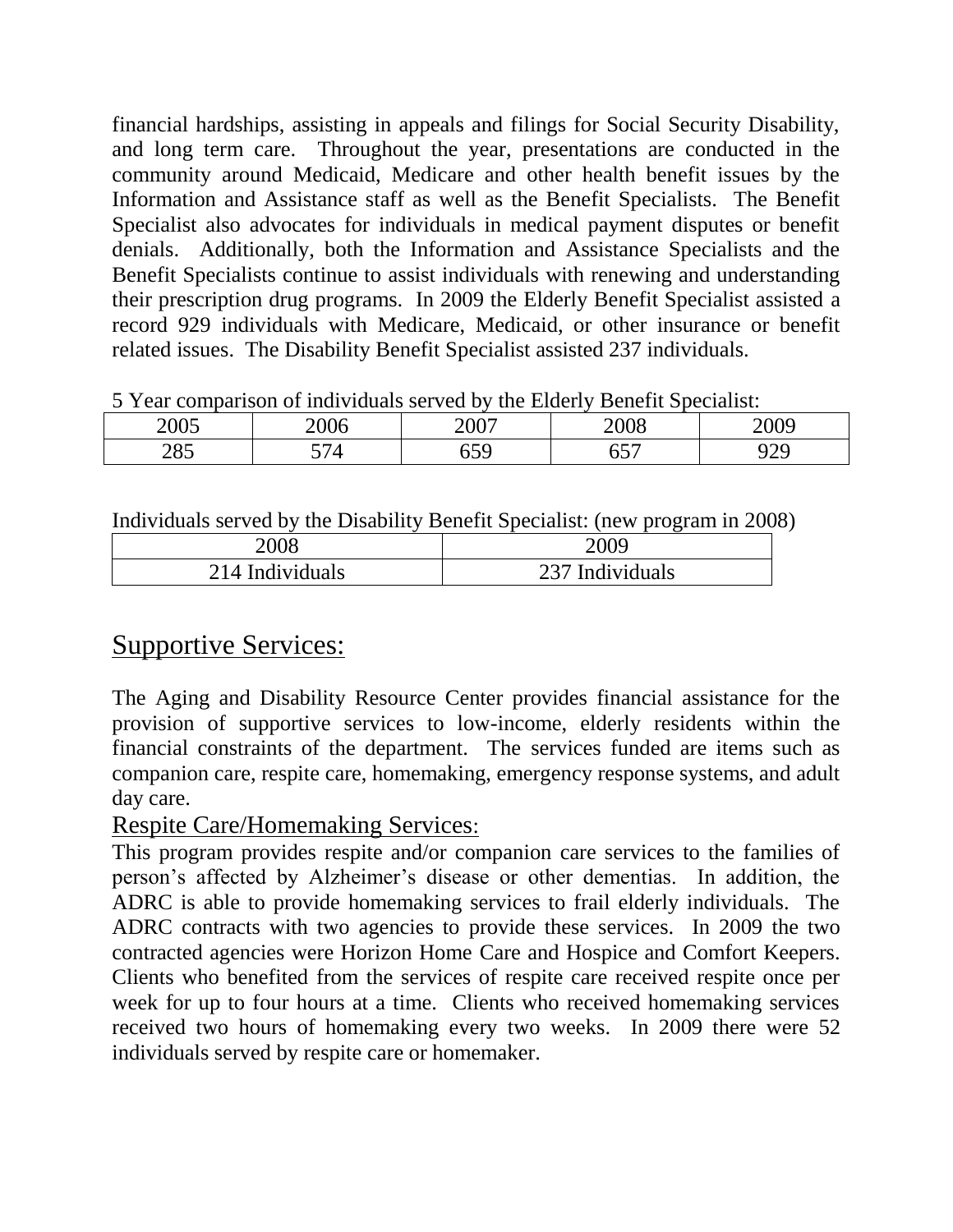| $\sigma$ Tear Comparison Chart of marviolate between $\sigma$ to respite of Homemanns. |              |              |             |             |
|----------------------------------------------------------------------------------------|--------------|--------------|-------------|-------------|
| 2005                                                                                   | 2006         | 2007         | 2008        | 2009        |
| 32 citizens                                                                            | 34 citizens  | 43 citizens  | 58 citizens | 52 citizens |
| 988 hours                                                                              | $1138$ hours | $1155$ hours | 1747 hours  | 1235 hours  |

5 Year Comparison Chart of Individuals Served by Respite or Homemaking:

### Personal Emergency Response Services: (PERS)

The Personal Emergency Response service vendor presently used by Ozaukee County is ResponseLINK. ResponseLINK supplies a device which in the event of an emergency, can be activated by pushing the red "Emergency" button on the unit, on a wrist band or on a neck pendant worn by the client. Within seconds the emergency signal is received by a trained professional at the ResponseLINK monitoring center who is ready to provide timely and appropriate assistance. For many people living alone this service is an integral component that can allow them to remain living independently in their home. In 2009, the Department was able to serve 45 individuals by providing a personal emergency response system for them.

5 Yr Comparison of Individuals receiving Personal Emergency Response Services:

| 2005<br>$\sim$ $\sim$ $\sim$ | 2006 | 2007                        | 2008                                      | $\sim$ 0.00<br>ו ג |
|------------------------------|------|-----------------------------|-------------------------------------------|--------------------|
|                              |      | ^^<br>$\tilde{\phantom{a}}$ | $\overline{\phantom{a}}$<br><u>. на п</u> | ⋯                  |

### Adult Day Services:

Adult day centers provide day care services to individuals in need of supervision and activities during the day. These programs assist families who need care or supervision for family members so they can continue to work. Adult day services also provide caregivers some time that they can call their own while knowing the individual they are caring for is involved in meaningful activities in a safe environment. In 2009, the Department continued our contract with Lakefield Adult Day Center in Grafton. Twelve clients received adult day service funding in 2009.

5 Year Comparison Chart of Individuals Utilizing Adult Day Services:

| 0.007<br>$\sim$ UU | UO |  |    | ባበር |
|--------------------|----|--|----|-----|
|                    |    |  | ∸∿ |     |

## Prevention Programs:

In 2009, the Aging and Disability Resource Center of Ozaukee County offered several prevention programs utilizing state funded grants. Prevention programs aim to provide information that will enable individuals to delay their need for more